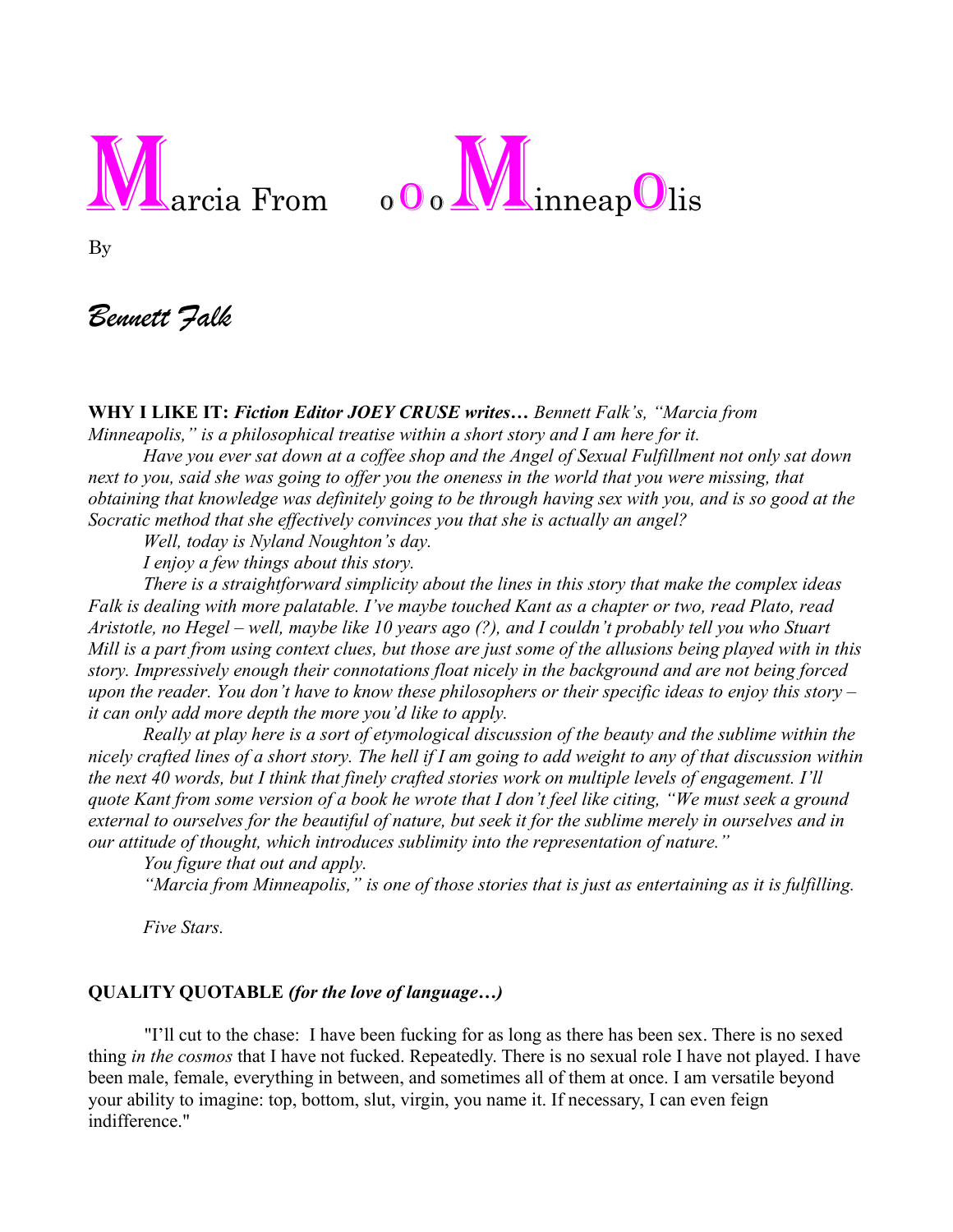## **Marcia From Minneapolis**

## **by**

## **Bennett Falk**

On a sunny Sunday afternoon in Berkeley, Nyland Noughton sat on a bench in the patio of his favorite cafe across the street from the university. He sipped fitfully at a large cappuccino on the small table to his right. Waiting for the caffeine to make itself felt, he leaned back against the cafe wall, closed his eyes, and let his mind wander.

"Is this spot taken? May I sit here?"

It was a pleasant enough voice and surprisingly close. A woman, whose approach he hadn't noticed, stood just to his left, her shadow falling over him. She indicated the other side of Nyland's table.

"Hm, what?" Nyland replied, "Oh. No, not taken. Yes, please have a seat."

He moved his cappuccino aside to make room for her teapot and cup, and as surreptitiously as possible, he studied her as she slid gracefully onto the bench.

She was a slender woman, younger than he; mid thirties, he guessed. Her face was strangely affectless. She peered at the world through plain, plastic-rimmed glasses that seemed immune to fashion. She wore a black skirt, cotton print sleeveless blouse, and "sensible" footwear: black, low-heeled, plain toe oxford shoes, no socks. Her dark hair was pinned up. She wore no jewelry and no makeup that he could discern; he was intrigued by her elegant neck, bare arms and smooth legs.

Impatient for a buzz, Nyland took another gulp of his coffee, now well on its way to being tepid. The newcomer fussed with her teapot. She poured a cup, took a sip, and sat back. She pulled a book out of the cloth bag that was slung over her shoulder, adjusted her glasses, and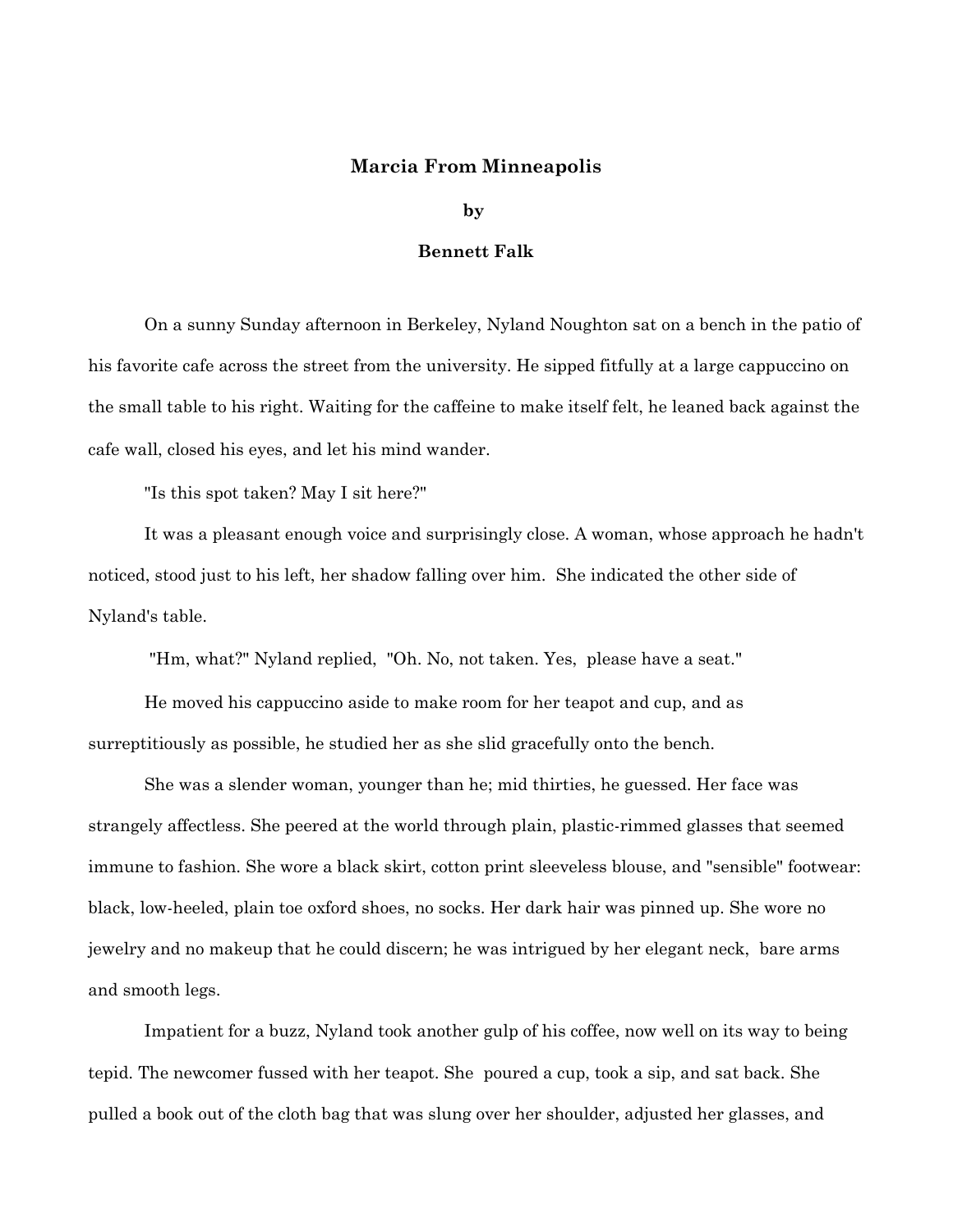began to page through it.

Something in her bag buzzed. She set her book aside, rummaged through the bag, and retrieved her phone. She looked at the incoming number and flipped the phone open.

"Despina, honey, what's up?...

"...Well, I have a bit more work to get done before I come home. Dinner will be a little late."

Nyland took advantage of the tea drinker's distraction to notice the author and title of her book: Immanuel Kant, *Beobachtungen über das Gefühl des Schönen und Erhabenen*. He smiled.

"Is all your homework done?" the tea drinker continued.

"Okay, yes, you can go to Myrtle's if her parents say it's okay, but please mind your manners and be home by seven…

"I love you, too, sweetie. Thanks for calling. See you later. Bye-bye."

She snapped the phone shut, returned it to the bag, and resumed reading her book.

Two or three page turns later, she looked up and gave Nyland an inquisitive look.

"Excuse me," she said "Did you say something?"

Nyland did not recall having spoken.

"What? No. Did I?"

"I'm sure I heard you speak. Didn't you say 'Interesting selection'?"

"Oh, sorry**,** must have been thinking aloud. Didn't mean to speak."

"Well, frankly," the tea drinker ventured, "there's nothing particularly interesting about this rooibos tea."

Nyland was puzzled: "What?"

She indicated the teapot and cup: "Rooibos tea, that's the only 'selection' I've made recently. Never had it before, I enjoyed the name: *roo-i-boos*. I'm afraid that brewed up as tea, it doesn't live up to the name."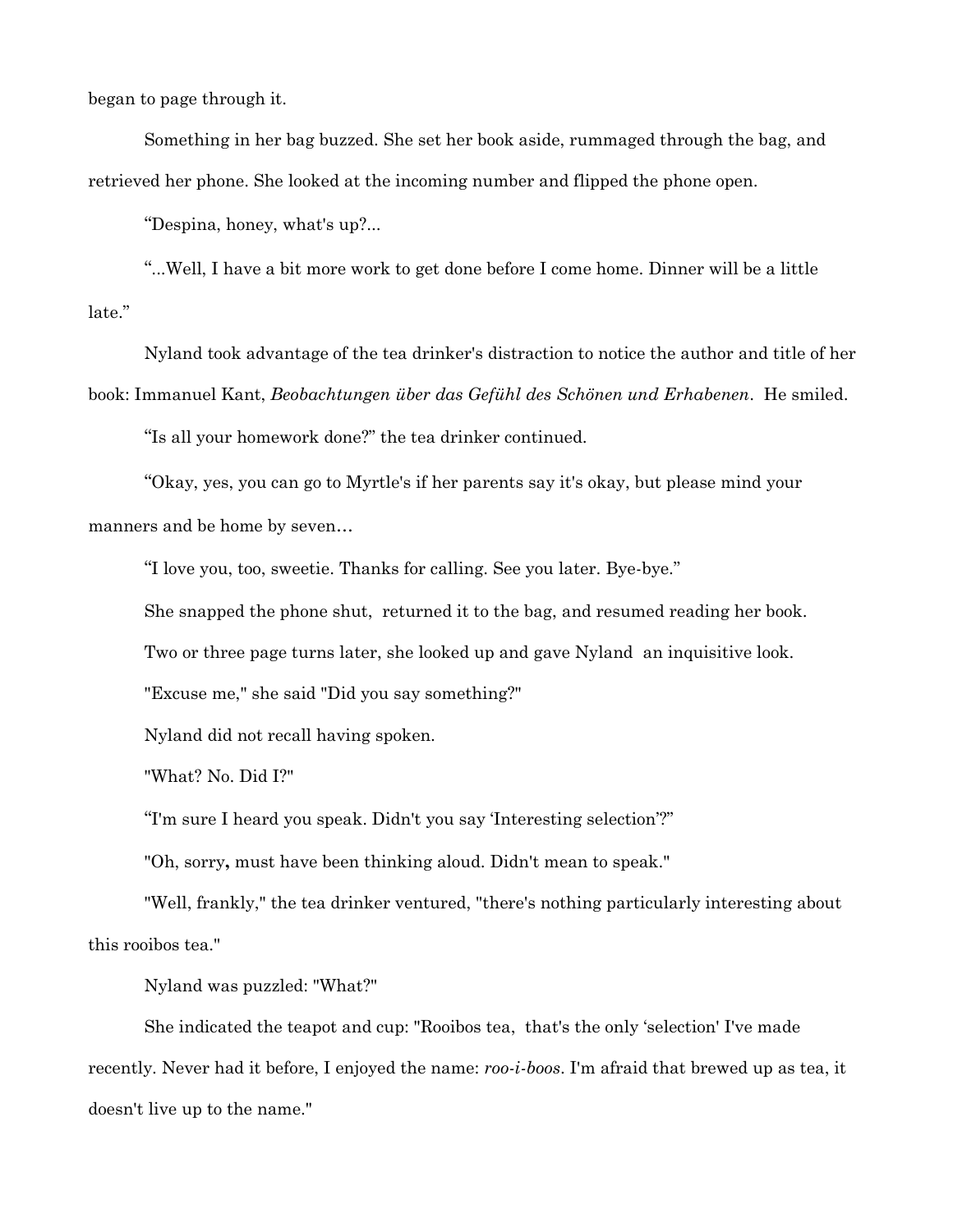"Wouldn't know, I'm not really a tea drinker."

"So, what *were* you thinking about when you were thinking out loud?"

"Well, that, ah, book you're reading," Nyland acknowledged, "Hardly anyone reads philosophy any more, in public at least, and you have a German edition of one of Immanuel Kant's less well-known works: *Beobachtungen über das Gefühl des Schönen und Erhabenen, Observations on the Feeling of the Beautiful and Sublime.* It's an interesting choice."

"You think so? Really? Personally, I'd say even rooibos tea is more interesting than this book. Kant seems to have no natural affinity for either beauty or the sublime: the closest he can get is to observe one's (*his*, I presume) feelings in *response* to beauty or the sublime. It's all terribly oblique, don't you think?"

Something in the tea drinker's reply put Nyland on alert: "Are you with the university? Has the Dean of Humanities sent you?" he asked.

"The Dean of Humanities? No. Are you expecting someone from the Dean of Humanities?"

"Not expecting, exactly. Dreading, more like. The dean and I have never seen eye to eye, and he has been known to, well, send out spies to test faculty members, even those of us with tenure, for something he calls 'philosophical orthodoxy and moral probity.'"

"How very unpleasant for you," she replied. "But I can assure you that I am not with the university. And I certainly have better things to do than ferret out philosophical heretics and libertines."

Nyland could not quite set his suspicions aside: "Like read Immanuel Kant in German?"

"To be perfectly honest, I couldn't give two hoots about Immanuel Kant. I just picked out this book to create the opportunity for us to talk, and it succeeded. You see, there's something you really need to be aware of."

"You aren't here," Nyland ventured cautiously, "on behalf of any of my students, are you? I can't discuss grades."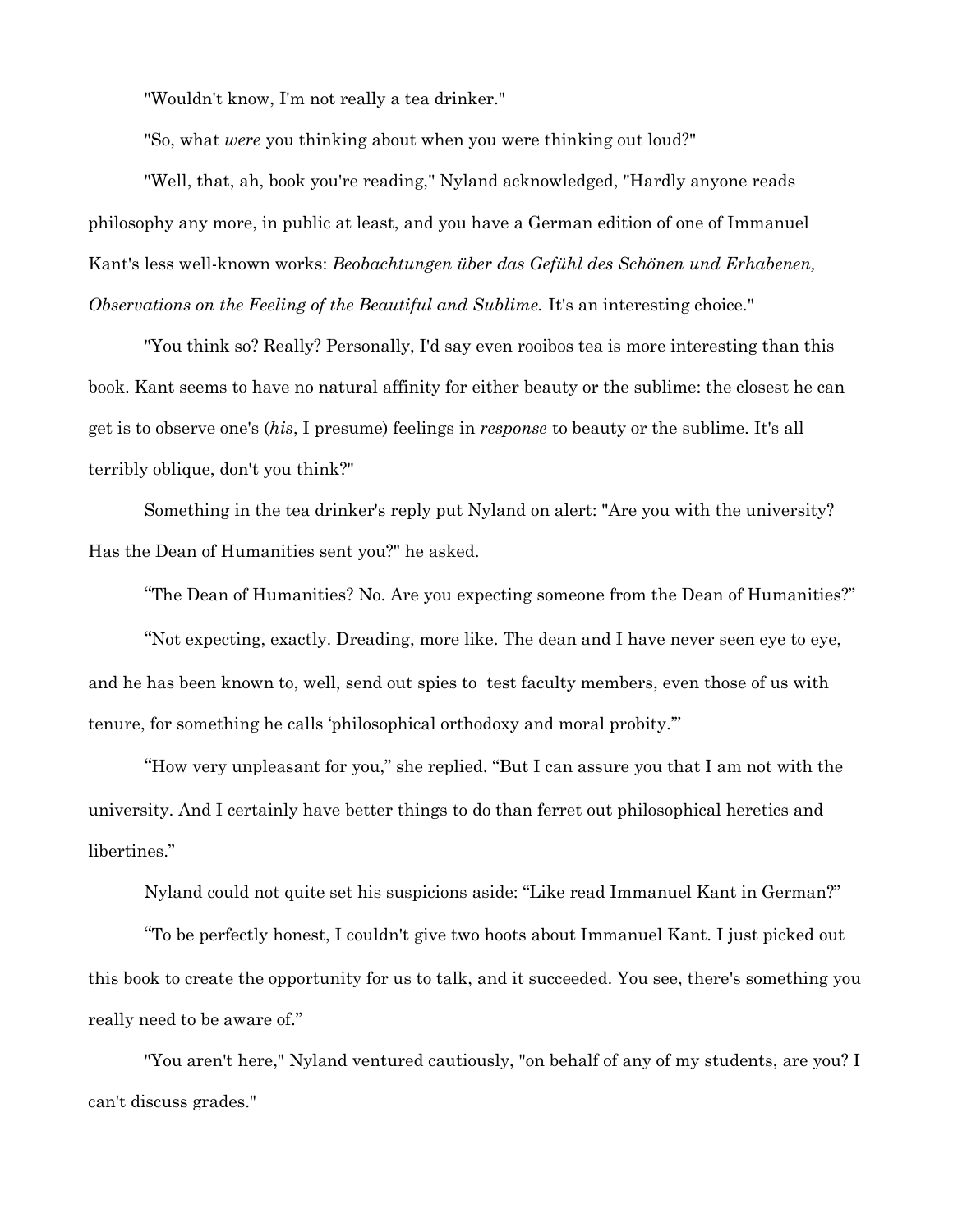"Oh, no, no, this has nothing to do with your work. It's a 'personal' matter, and I'd rather not broadcast it to the whole cafe. Could you lean closer to me? Please."

Still wary, he shifted toward her fighting a panicky feeling that her confidential message might be that his fly was unzipped. He tried without success to glance down at the front of his trousers.

"Even closer, if you don't mind; truly, this is not for anyone else to hear."

He shifted again and felt her leg pressing against his beneath the table.

"Very good, thank you," she said. "Now turn toward me. That's right."

She looked steadily into his eyes and whispered: "I am the Angel of Sexual Fulfillment."

"Pardon me?"

"I am the Angel of Sexual Fulfillment."

"*You* are the Angel of Sexual Fulfillment?"

"Precisely."

"Don't angels customarily have wings?"

"Wings? Really? Do you not know that angels can look like any damn thing they please? *If* you needed me to have wings (and *if* I wanted them), I'd have wings. But you don't need them, and honestly, wings have never been a good look for me."

"Ah. Well, just so. My apologies, I meant no offense. I don't recall ever having met an angel before."

"Indeed? Your, um, 'equanimity' is quite remarkable. Many of the people I encounter go all to pieces. Are you always so composed?"

"This is Berkeley. Odd things happen all the time here: just last week Hildegard von Bingen hit me up for five dollars to get a bratwurst from a hotdog vendor."

"Hildegard von Bingen? You do know she died in, like, 1179. And bratwurst? That's a pork sausage, the real Hildegard wouldn't touch that with a ten-foot pole. That woman was pulling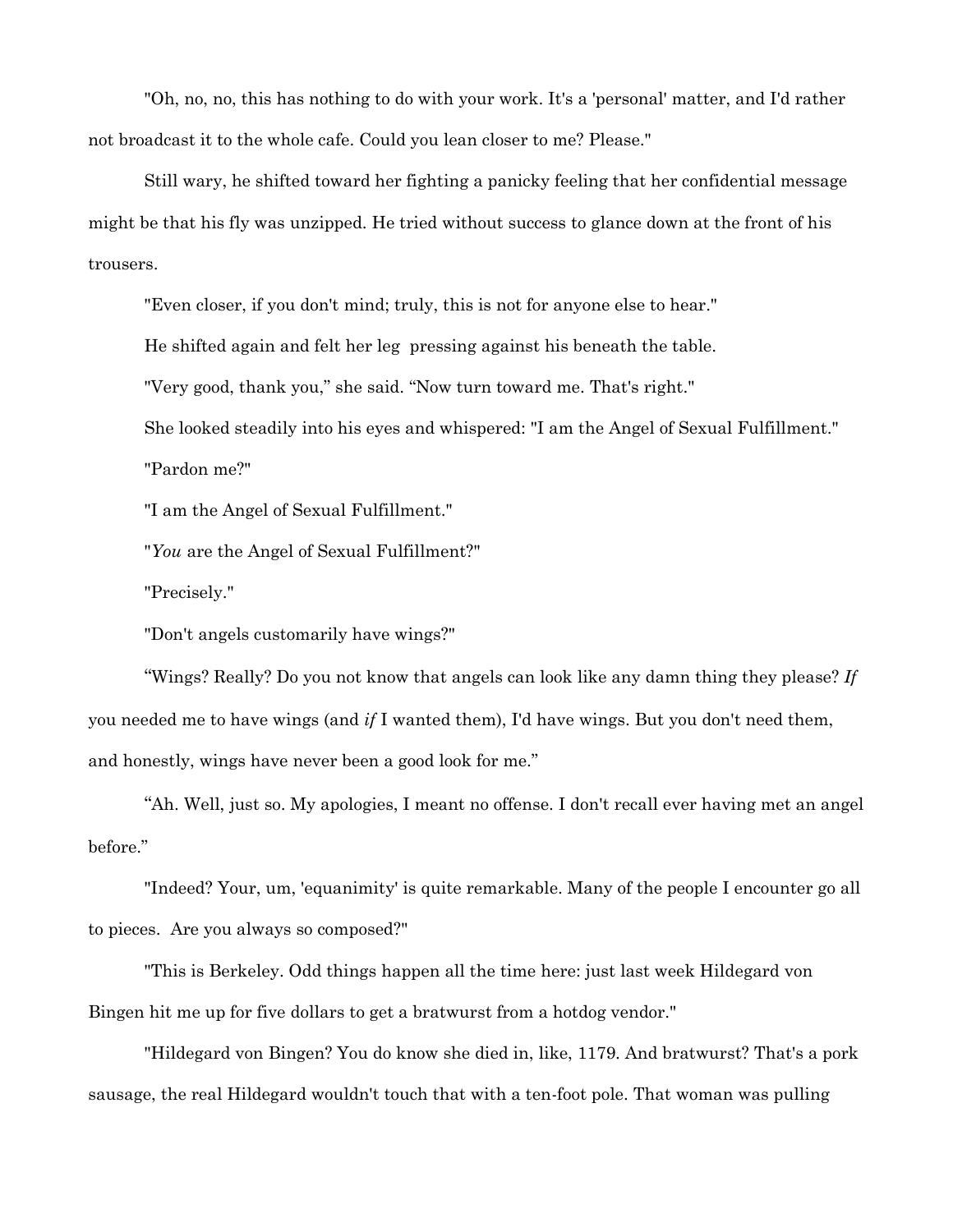your leg."

"Probably. I'm sure she won't be the last."

He paused, expecting a reaction from her. There was none.

"I wasn't really aware," he ventured, "that there was an angel of, uh, 'sexual fulfillment.'"

Her expression turned suddenly fierce: "*Is*, damn it! Not '*was'*, *is*!"

She took a deep breath to regain her composure:

"I'm sorry, I don't mean to scold. I may not be so well-known, but that's hardly your fault. All anyone ever hears about are archangels, cherubim, seraphim, heavenly hosts and so forth. However, there is also an angel of sexual fulfillment, and I am that angel."

Nyland's brow furrowed, "Does the Vatican know about you?"

"Oh, they know about me all right. The Vatican has had a secret subcommittee about me since the middle of the 16th century. They don't want *me* to be one of *their* angels. As if they had a say in the matter.

"They're pushing that whole abstinence, celibacy, fidelity thing. Anything else, they say, 'banalizes' sex. As if sexual fulfillment could *ever* be banal! As if anyone would *want* banal sex in the first place. So they pretend that I'm some kind of pagan concoction, Venus, Aphrodite, or what-have-you, and they imagine *I* should be grateful they haven't lumped me in with the Seven Deadly Sins. Bunch of jerks."

She took a breath, "You're not Catholic, are you?"

"Not me, I'm agnostic. More or less. Do you have a name?"

"Call me Marcia."

"Pleased to meet you, Marcia. My name is Nyland Noughton…"

"I know who you are, Nyland: Nyland Noughton, Ph.D., distinguished professor of philosophy. I read your book *Nearsighted Knowledge: The Epistemology of Myopia.* It's a classic."

"Thank you, that's very kind." Nyland began to relax. "Marcia, if it's not impertinent, may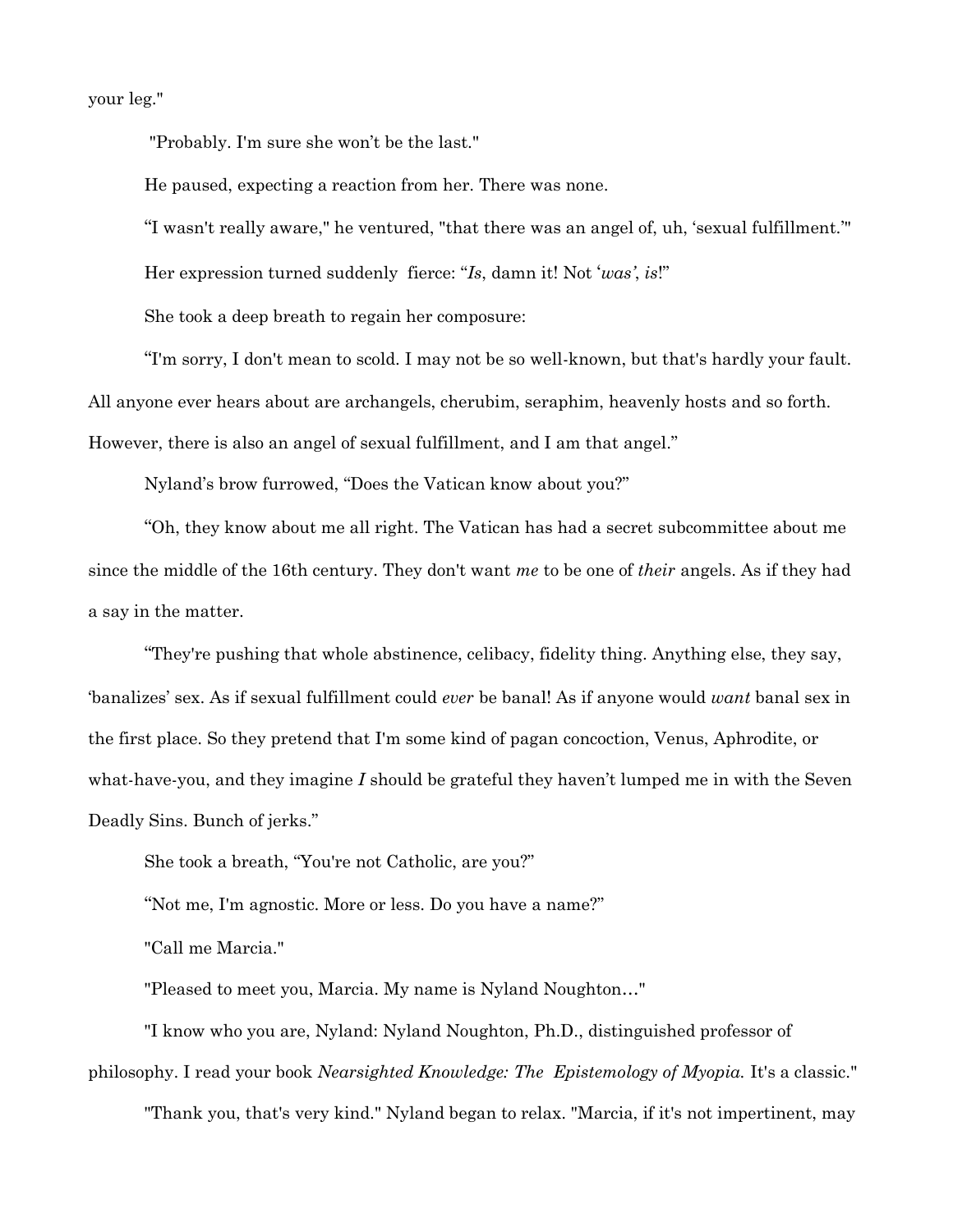I ask why you are, ah, announcing yourself to me?"

"Please don't take this the wrong way, I have no wish to impugn your personal life, but I generally show up only where I am needed."

"I'm sure, and no doubt your devotion to duty is truly admirable, but, as you must know, I am already married."

"Nyland, I am the Angel of *Sexual Fulfillment*; *Marital Bliss* is another angel entirely."

"Ah, I see," said Nyland, not seeing. "And what is it, exactly, that I might need your help with?"

Marcia tilted her head to one side and looked at Nyland over her glasses

"Wait. Hold on. Wait just a minute. Are you offering me *sex*?"

"Not so loud, please. Technically, what I'm offering you is sexual *fulfillment*, though I will grant you that sex acts of one sort or another are the customary way to achieve it."

"You're offering me sex?"

"You expect something else from the Angel of Sexual Fulfillment? I suppose I could mow your lawn or do your dishes or whatever, but truly, I'm much better at sex."

"You're actually offering *me* sex?"

"Is that so hard to believe? Nyland, you really should work on your self-esteem."

"You do know soliciting is illegal, don't you?"

"And what? Someone will arrest me? Put me in jail? Do you have any idea how difficult it is to incarcerate a supernatural being?"

"But wait, weren't you just talking to your daughter? You have a family? Are you married?"

"Yes, I have a daughter, Despina. She lives with me and is a thoroughly normal teenager. She thinks my work is gross, but she's got a lot to learn. And no, I am not married. So you don't have to worry about Gabriel or whoever beating you up in a fit of jealous rage."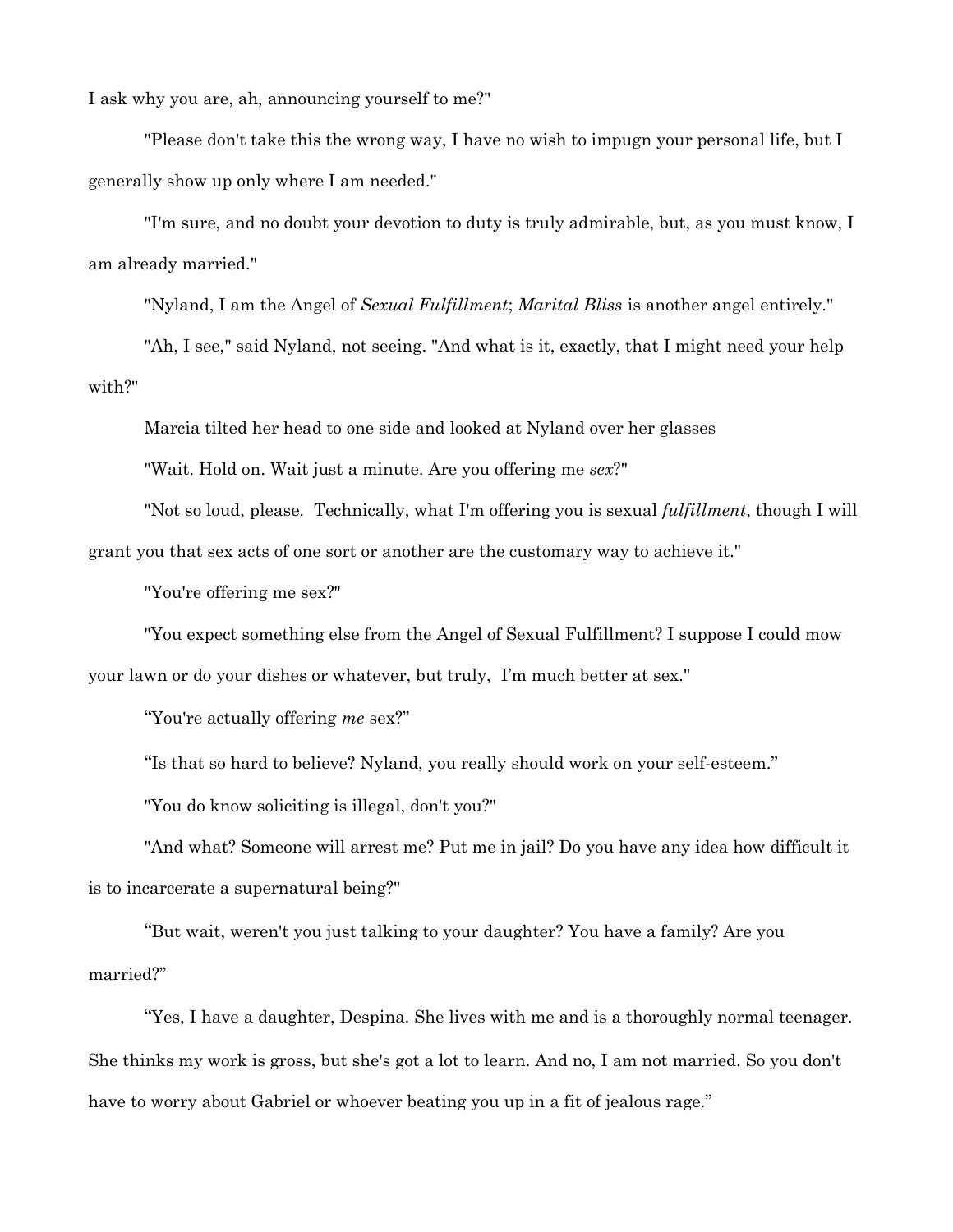Nyland's equanimity was abandoning him: "Marcia, this is more than a little far-fetched for me. In the first place, I'm not sure I believe in supernatural beings of any kind, no offense. You certainly seem real enough, but how do I know you are who you say you are? Besides, I'm sorry to say it, but you don't exactly fit the image that 'angel of sexual fulfillment' first brings to mind."

Marcia bristled defensively: "Would you prefer that I look like a streetwalker? Or maybe you imagine your sexual fulfillment requires some kind of raving nymphomaniac? Perhaps you are looking for someone more, what, voluptuous? Someone less plain?"

"No, no, no. Not at all. But you see, I'm not really looking for anyone."

"I am not so certain of that. In the last fifteen or so minutes an even dozen women in this cafe have, as we say, 'piqued' your interest. If sex were a purely mental activity, you'd be Casanova, and I'd be the Angel of Wish Fulfillment with nothing more to do than keep your dreams supplied with sex fantasies.

"You seem to prefer younger women, but you aren't snobbish about age. You're admirably agnostic regarding ethnicity, body type, and hair color. You aren't fixated on any of the body parts that men traditionally fetishize. Very open-minded of you.

"However, you do seem to have an obsession with skin, some quaint idea about skin and intimacy. The closest you can get to a partner is to see, or better, to touch their skin: it is the boundary that separates you from them. You imagine the best you can do is to be familiar with that boundary because, you believe, you'll never know anything beyond it."

She gave an exasperated sigh: "As it happens, you're wrong about all that, and I can prove it. But wrong or not, it shapes your preferences. You are particularly fond of exposed legs, arms, necks, and the occasional shoulder. At this precise moment you are, hmmf, 'enchanted' with this spot on my sternum."

Her fingers fluttered midway between her throat and breasts over a smooth patch of exposed skin that had indeed caught Nyland's attention.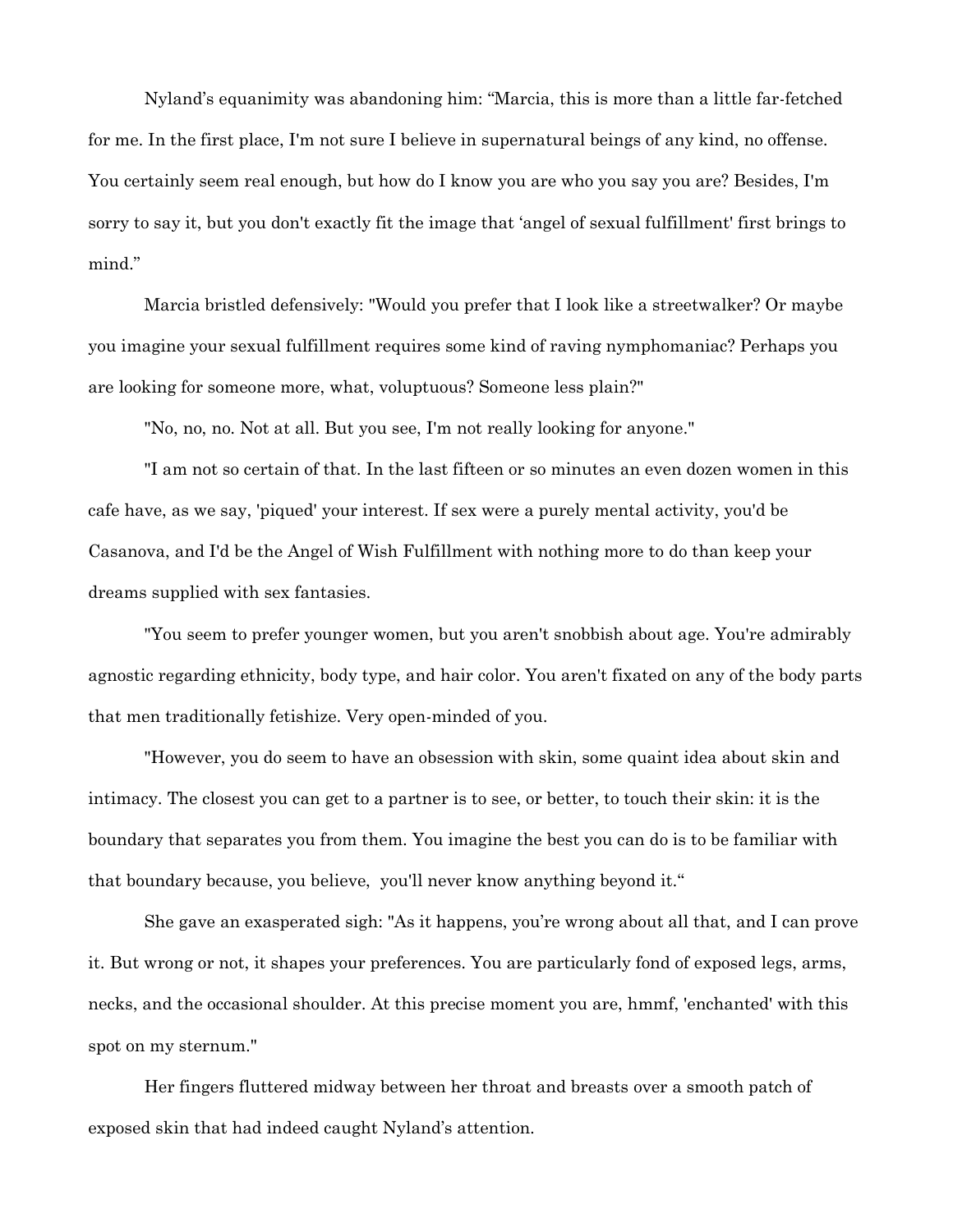"In a sense, Nyland, you imagine yourself already intimate with any woman who shows off some skin. Whether she is aware of this intimacy or not. How lucky for you that it's a warm day and so much skin is on display. How lucky for me that I have perfect skin. I might not be able to hold your attention otherwise.

"Now, shall I catalog the women you've ogled here? I can describe them in great detail, and if you like, I could also explain why none of them can fulfill your 'desires' such as they are. "

"And what could you possibly know about *my* desires?"

"Well, for starters, they're, ah, misinformed."

Nyland shifted uneasily on the bench.

"Oh, calm down; you're a philosopher, you're supposed to understand these things. Desires are no different from any other kind of knowledge: they're just a story the rest of your body tells your brain. And *none* of what your body tells you is the *whole* story, so naturally it's easy to misinterpret."

"You sound like the undergraduates in Philosophy 101," Nyland replied.

"It never occurred to you that they might be right? Anyway, your desires are unfulfilled because the stories your body tells are incomplete. To reach fulfillment, you need to know things your body is not equipped to tell you."

"And you can teach me those things?"

"Yes. I can."

"Really? How would you do that? Divine revelation?"

"Oh, Nyland, you know as well as I do that there is no such thing as 'unmediated ' knowledge. Everything you think you know is 'mediated' to you through your body. In effect, *all* your knowledge is carnal knowledge. That 'know-in-the-Biblical-sense' stuff is more accurate than most people realize: sex is knowledge, knowledge is sex. It's all the same thing.

"Then why aren't you the angel of epistemology?"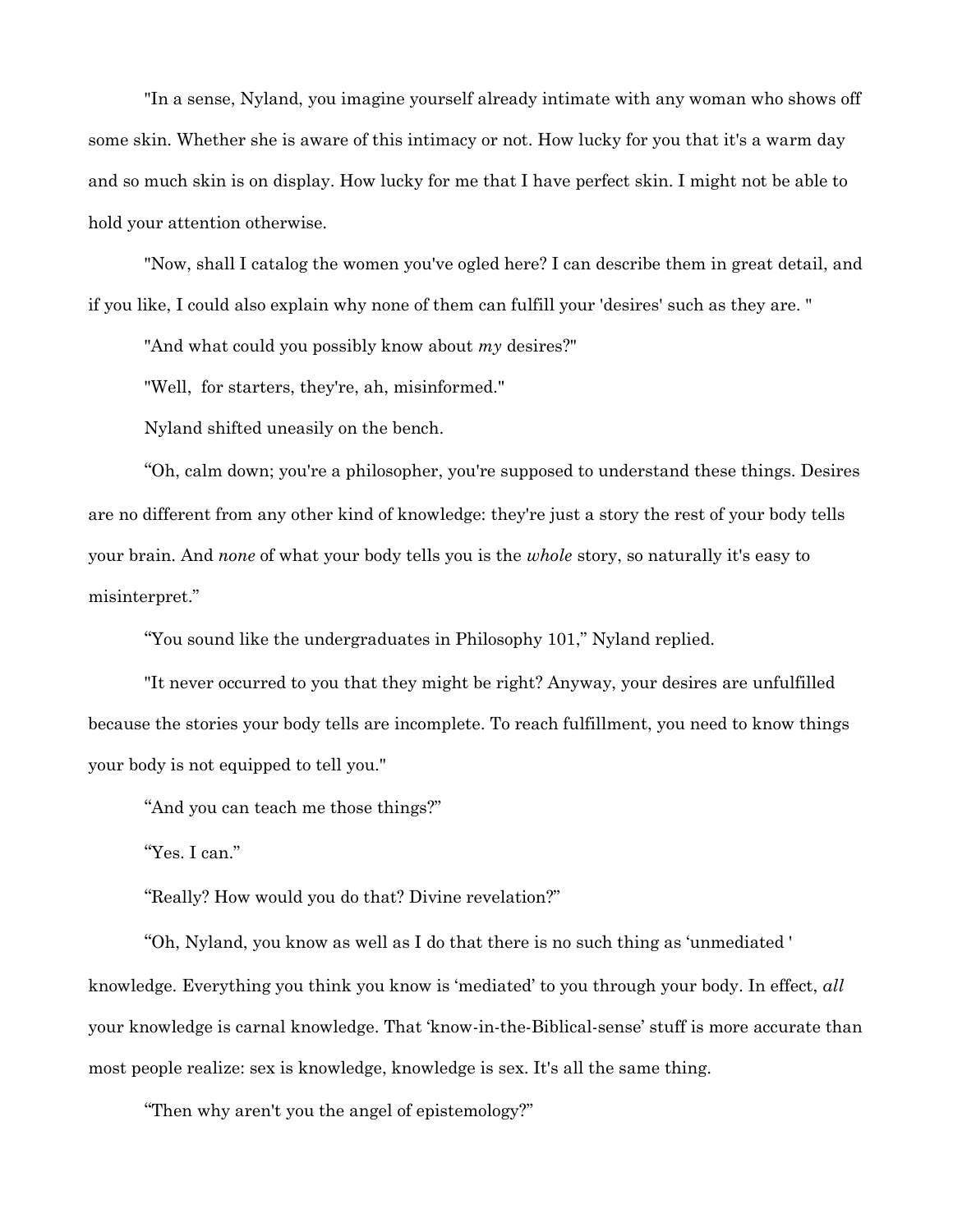"I am that as well, actually. The official title is 'Angel of Knowledge.' The Powers That Be had some unfortunate budget overruns a while back, and in the reorg I was given the Knowledge portfolio. Sexual Fulfillment is usually an easier sell than Knowledge, so I lead with that."

"Right. And how is it, exactly, that you can teach me things my body isn't equipped for?"

"Well, Nyland, we are talking about sexual fulfillment: you and I will find some place agreeable and we will achieve fulfillment in the time-honored way. In plain English, I will fuck you."

"You will fuck me? You mean like with a dildo or something?"

"If you really think this is all about penetration, Nyland, you're worse off than I thought. If a strap-on is needed, I'm sure one will be available. But I doubt it will come to that. No, I just mean that I take the initiative, control the pace. I will fuck you.

"That's it? You fuck me (or whatever), and I'm 'fulfilled'?"

"Bingo."

"What about foreplay?"

"Nyland, in case you haven't noticed, we have been engaged in foreplay ever since you sneaked a peek at my *Beobachtungen.*"

She smiled sweetly, "You've seen mine, now would you care to show me yours? It's only fair."

He sputtered: "But, wait, is there no, what, no relationship? No context?"

She fixed him with a serious stare: "Dr. Noughton, Nyland, I am offering you the sexual experience you're desperate for. Isn't that context enough? What more might you need? Do you want us to be better acquainted before we do it? I'd be happy to tell you my life story, it's very entertaining. But as it happens, I am immortal, so it's also very long, and we'd never get around to fucking.

"I'll cut to the chase: I have been fucking for as long as there has been sex. There is no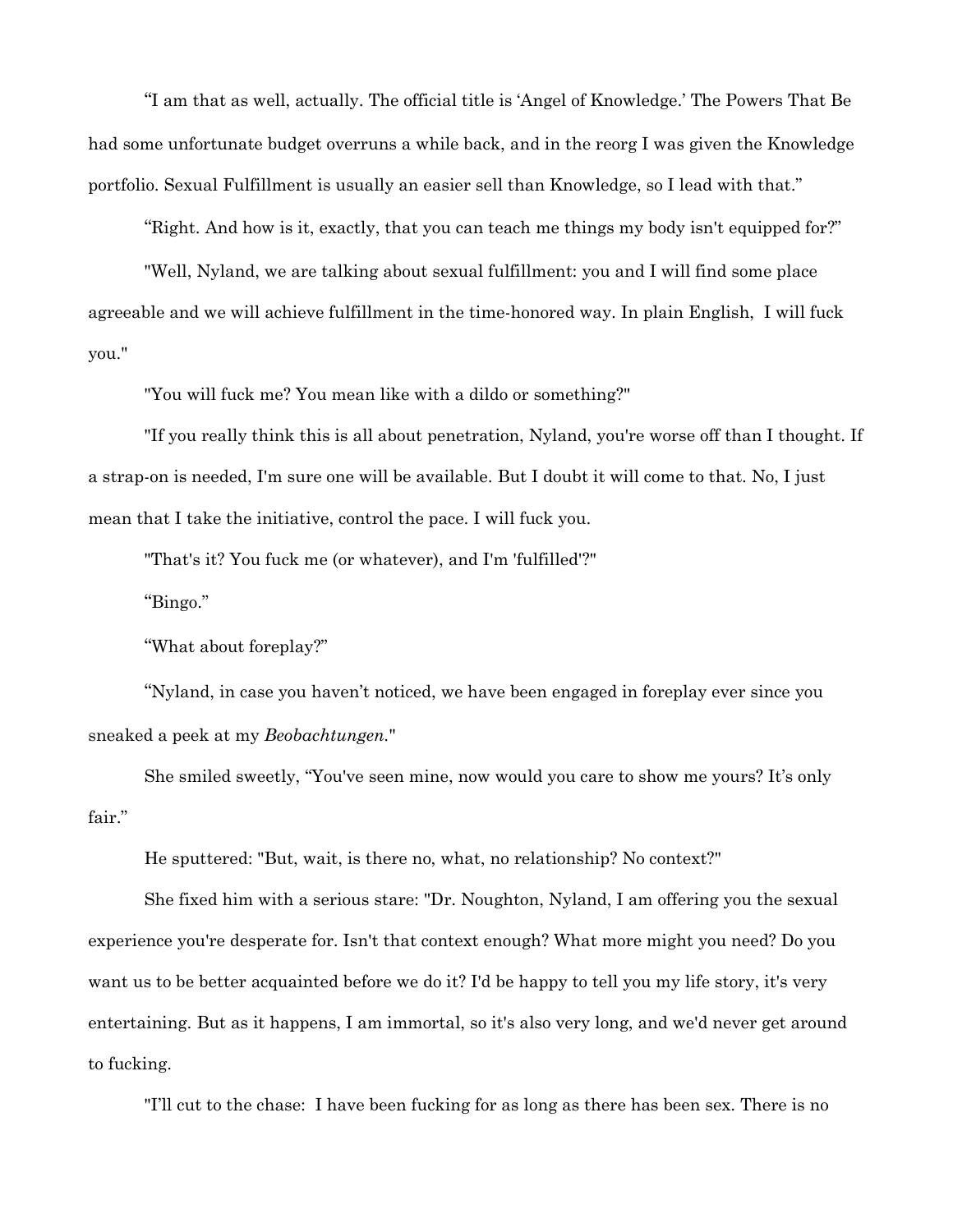sexed thing *in the cosmos* that I have not fucked. Repeatedly. There is no sexual role I have not played. I have been male, female, everything in between, and sometimes all of them at once. I am versatile beyond your ability to imagine: top, bottom, slut, virgin, you name it. If necessary, I can even feign indifference."

"Is there much demand for that?"

"More than you might think. Don't change the subject. For all practical purposes, I am sexually omniscient. The mere memory of me fucking you will bring you more actual satisfaction than any earthbound partner could ever provide.

"Think about it this way: every gene in your body is there because somewhere along the line I fucked an ancestor of yours to get that gene passed along. And when I fuck you every cell in your body will recognize me and go into an ecstactic fit. When I fuck you the boundary between us will become, ah, indistinct, and in that moment my body will teach your body everything it needs to know."

"Like in the Bible? 'The two will become one flesh.' Isn't that a metaphor about marriage?"

"It's not about marriage, and it's not a metaphor. You and I will have a cognitive orgasm. You will learn with absolute clarity what you need, what you have to offer, and how to bridge the gap between them."

"'Cognitive orgasm?'"

"Cognitive orgasm. Google it."

Nyland paused to consider, and his credulity evaporated.

"This has 'Dean of Humanities' written all over it. It's entrapment. But I wasn't born yesterday, and it takes two to play that game. What if I don't want to fuck you, eh? What about that!?"

"I do the fucking, Nyland."

"All right, what if I don't want you to fuck me?"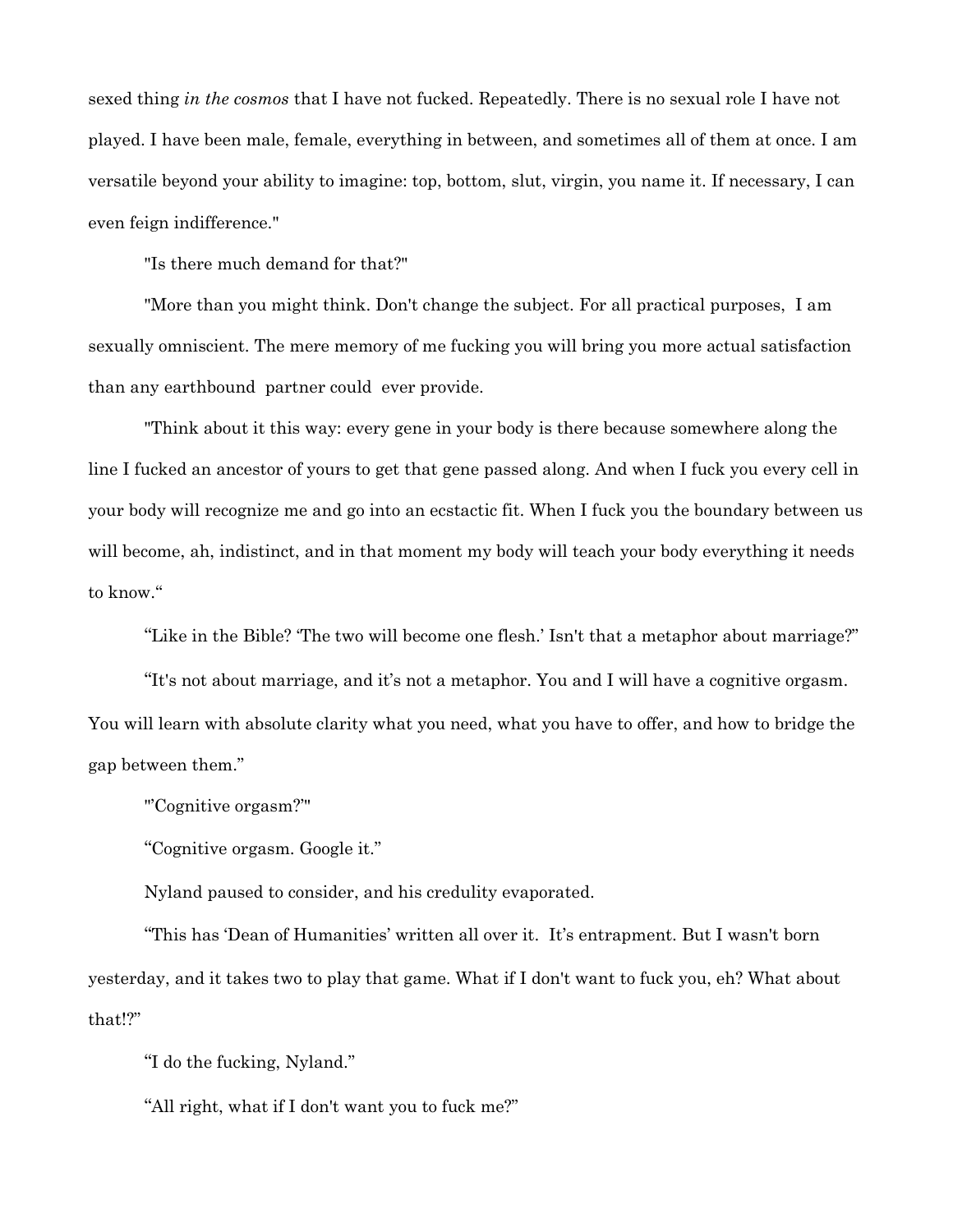Her expression grew stern. "Nyland, you need to understand that I work for a much higher power than the Dean of Humanities, and you would do well not to piss that power off."

She relaxed. "Hypothetically, of course, you *could* simply ignore me. Some people have (your precious Mr. Kant among them, apparently). I would finish my tea, pack up my book and leave, and you need never see me again. No hard feelings. But that would be a very shortsighted move on your part: the rest of your life would be unbearably frustrating. After all, this might be the only opportunity you'll ever have for real fulfillment."

"Hold on, are you saying you tried to fuck Immanuel Kant?"

"Oh, Kant is just the tip of the proverbial iceberg. Hegel, Descartes, Plato, Aristotle, John Stuart Mill. You name it, I've fucked 'em. Kant was a very tame encounter by present day standards, and I thought I'd gotten through to him. But you'd never know it from this damn book. And now he's dead, so I can't take a mulligan."

"Wait, you don't always succeed? Fulfillment is transient?"

"Fulfillment is *not* transient! And do *not* talk to me about success, you have no clue what might count as success."

Marcia leaned back against the cafe wall, closed her eyes, and took a deep breath.

"Once upon a time, this was an incredibly easy job. It was all about pushing novel combinations of genetic material into the future. Then you humans came along, and the simple physical satisfaction of propagating genetic material wasn't good enough for you. No, you had to get your great big brains involved, and now, God only knows why, sexual fulfillment is somehow hostage to your overactive imaginations. It's more work for me, but not without its rewards."

She opened her eyes and turned toward Nyland: "As it happens, I know you really do want me to fuck you. But, you're worried I might not be 'feminine' enough to get you erect. Hah! Even now you're wondering if I might not really be a cross-dressing boy. Maybe the novelty would make up for my apparent lack of conventional sex appeal. It *is* true, of course, that I am more than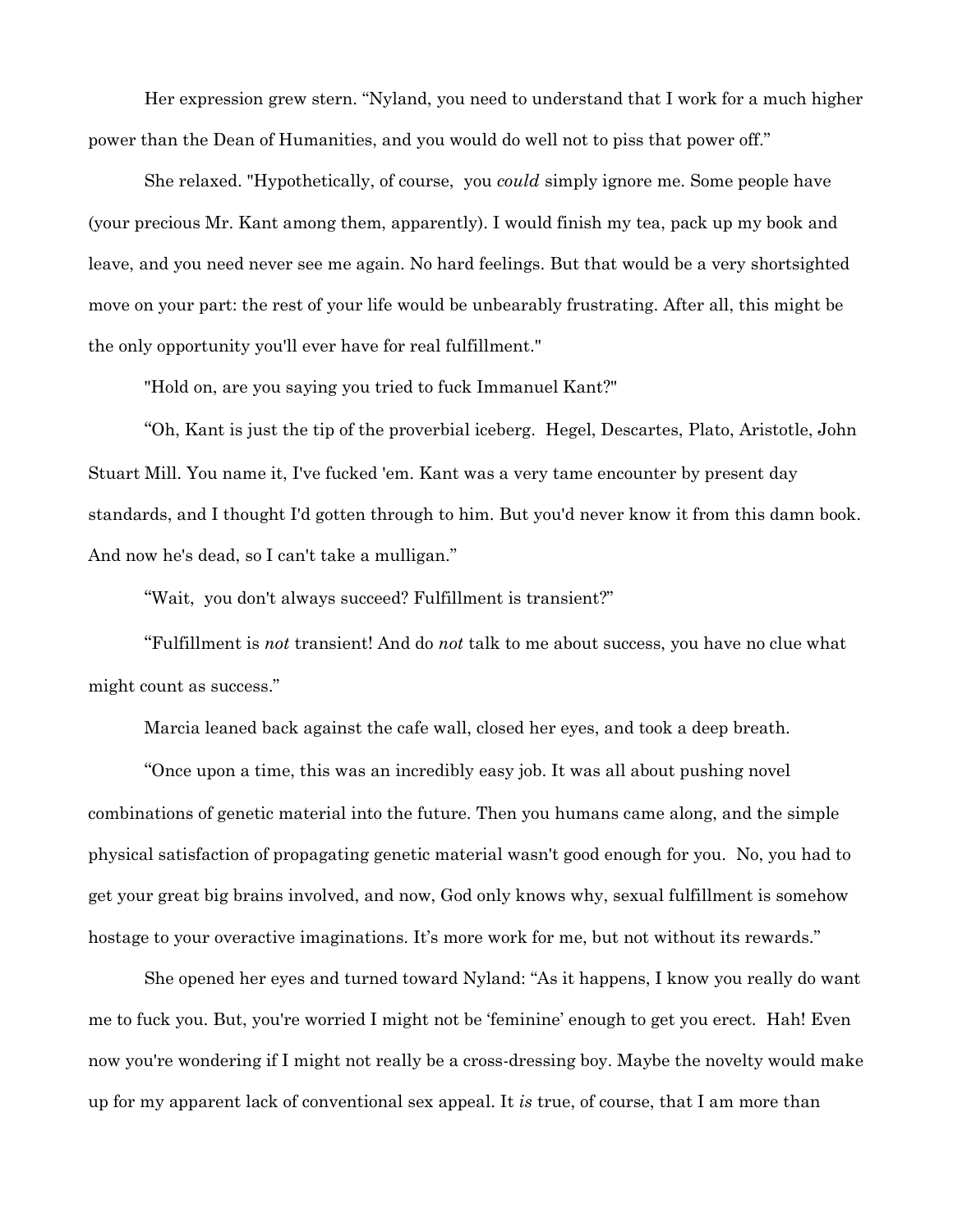capable of conjuring up any (any!) anatomical 'anomalies' that might be required. But remember, *I do the fucking*. And I am more than woman enough to make you hard "

"Oh."

"Yes."

Nyland exhaled.

"All right. And what do you expect in return for this experience? What makes you think I can afford to be sexually fulfilled?"

"Strictly speaking, you can't afford *not* to, and anyway, I don't need much."

"Ah, so there *is* a catch?"

"Oh, Nyland, nothing comes for free. But, *all* I want from you is consent, a modicum of attention, and maybe five bucks for a bratwurst. You have to believe in me enough to say 'yes', and I'd say you're already about 90% convinced."

"Believe in you? You mean like Tinker Bell and believing in fairies?"

She smiled "I assure you, I am a great deal more persuasive than Tinker Bell."

"And consequences? What consequences might there be?"

"Geez, are you this smooth with all the girls? Are you worried that I'll get pregnant? Maybe give birth to a little half-mortal, sex-crazed, boy or girl? Or possibly infect you with some exotic disease previously known only among sponges? Not technically impossible, I imagine, but laughably unlikely.

"No, the only consequence you really need to think about is this: how will you cope with getting what you want? Because that is precisely what I am offering you: the one thing you yourself have always wanted, never expected to get, and even doubted the existence of; the one thing that will make you you. You may find that it's not exactly as you imagined it, but you'll recognize it nonetheless.

"What will you be like when you've finally had that experience, when you discover that fulfillment is objectively real and not just some fantasy you play over and over again in your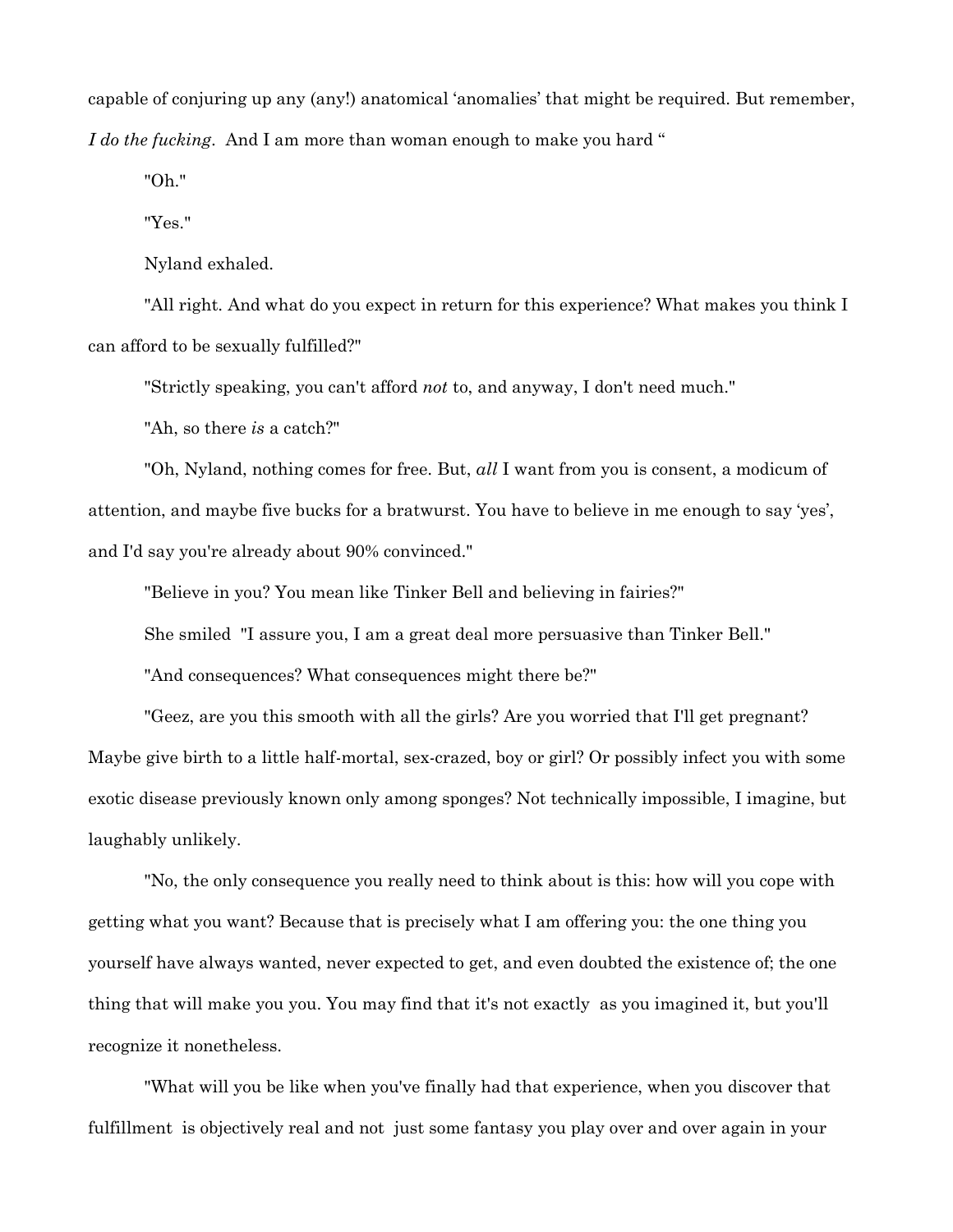head? What will you do when you don't have to spend your afternoons getting wired in this cafe pining away for the unattainable?

"Will you tell your wife? 'Honey, I met a woman in a cafe, and she fucked me, and I had an experience of oneness with every sexual being that ever existed, and she's gone now, and I'm sorry, but it was worth it'. Whose marriage is up to that? You could easily wind up divorced. Is that consequence enough for you? Or maybe you'll try to explain the experience to your friends. You'll talk and talk and talk, but they won't get it, can't get it, really. It can be a little isolating."

Nyland thought for a second. "So, my life changes, I risk a divorce, and my friends think I'm tiresome. Is that all? Any other long-term effects? Dependencies, addictions, that sort of thing?"

"Not very attached to your current circumstances, eh? Look, if you weren't already at least a little dependent, a little 'addicted', a little lacking in fulfillment, we wouldn't even be having this conversation. I'd be Marcia Mercoury from Minneapolis, that's what it says on my driver's license, the 13th woman to catch your eye this afternoon, a little too plain to inspire any genuine lust, the prim, embarrassed woman who blushed when she leaned over to warn you that your fly is unzipped."

**"**My fly is not unzipped... Is it?"

"Of course not, and I'm not blushing. But, you are, well, 'interested' in sexual fulfillment, and I am offering you a variety of carnal knowledge you can't get anywhere else.

"Besides, if you play your cards right, apart from your personal gratification, this just might rehabilitate your career: you could be a pioneer in the emerging field of *carnal epistemology*."

"And what? Maybe title my next book *Observations on the Feeling of Sexual Fulfillment?"*

"Don't press your luck. You *do* realize I could still just walk away and let you stew in your own juices, don't you?"

"And what about you? Do you get any pleasure out of this? Will you come when you fuck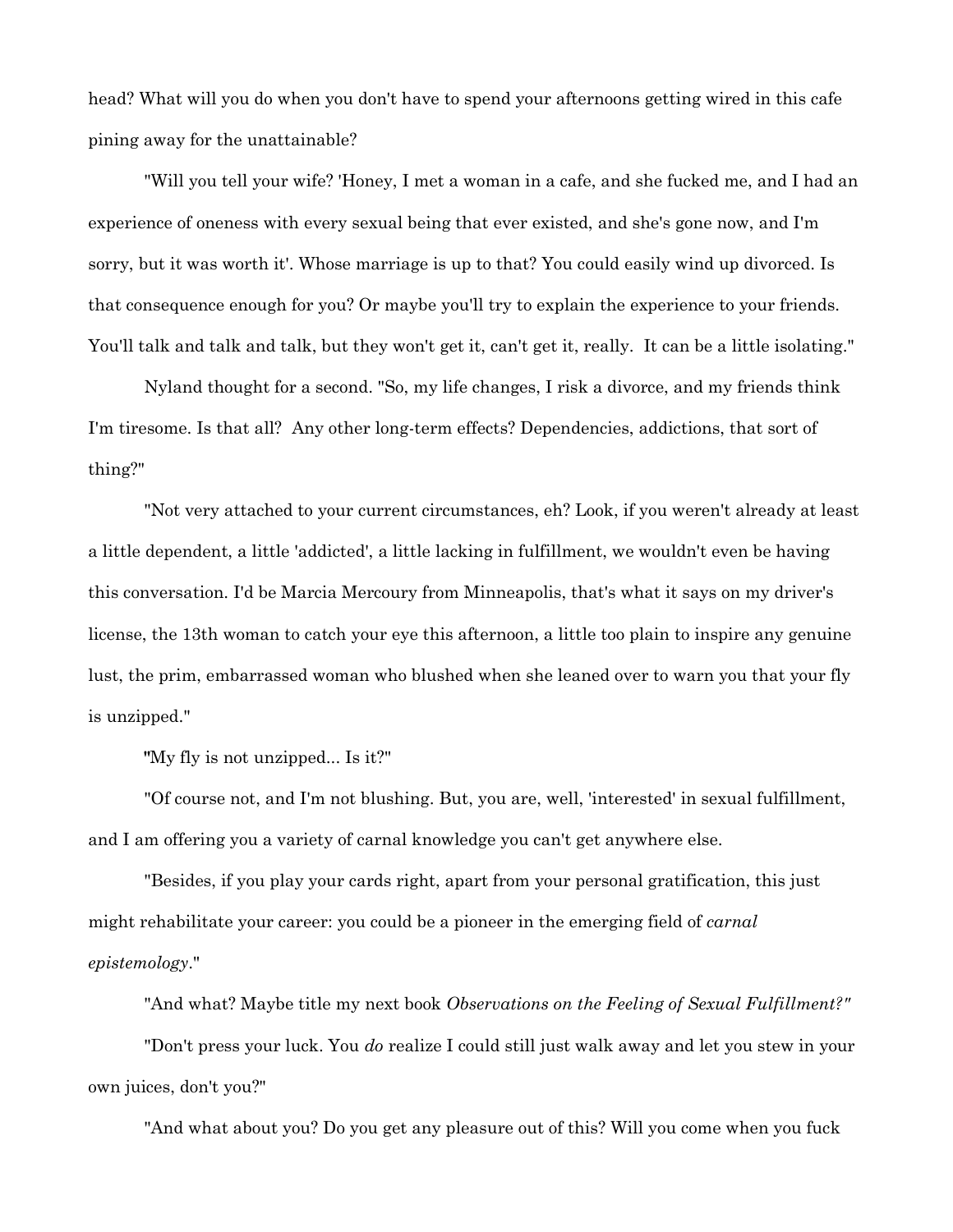She tilted her head, her eyes opened wide, staring straight into his, and her mouth blossomed into a lascivious grin wider than he thought possible. His cock stiffened and twitched.

"I certainly will. I never fail to come. And I promise we will both enjoy it when I do."

"And love? What if I fall in love with you?"

Her grin faded.

"Many do, or at least think they do. It never ends well. My work requires that I travel a lot, and humans, at least, are prone to jealousy. Eventually, of course, you'll die and I won't. It's not really a good foundation for a long-term attachment."

"Marcia, this is a lot to take in. Do you need an answer this instant? Can I have some more time? Can we meet again?"

"Nyland, caution is only an *imaginary* Virtue and should not be practiced to excess. You can trust me on this: the Virtue Sisters are my drinking buddies. After a few beers even *Temperance* scoffs at caution.

"However, this is not a busy week for me: my only projects are a colony of hermaphroditic barnacles who have lost the capacity for arousal, a bonobo with a compulsive masturbation problem, and you. Shall we say here, next Sunday, 1PM?"

She slipped the book back into her bag, slung the bag over her shoulder, levered herself off the bench and rounded the table to face him.

"By the way, if I were you, I'd be careful of the cappuccinos here. The hallucinogenic properties of caffeine are not well understood."

In one smooth motion she bent slightly forward, reached out with both hands and zipped his fly. She smiled and planted a light kiss in the center of his forehead.

"Now about that bratwurst, can you spare a five?"

Nyland fished a five dollar bill out of his pocket and handed it to her.

me?"